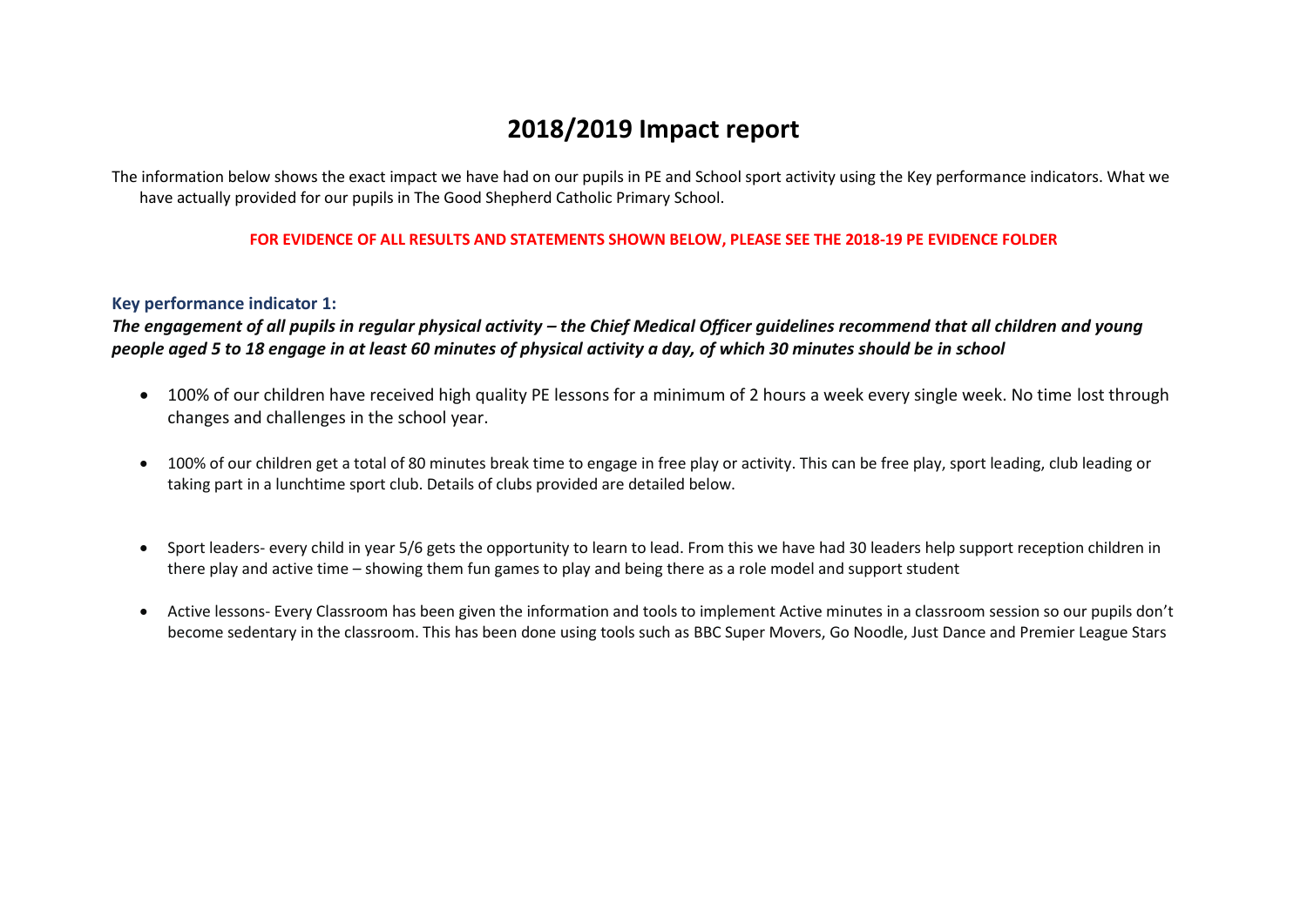## **Key Performance Indicator 2:**

*The profile of PE and sport is raised across the school as a tool for whole-school improvement*

## *GOLD School games mark*

 For the second year running the school has received the GOLD school games mark award. Which means the school has evidenced the top standard provided in PE and school sport. To achieve the Gold mark the school has had to:

| Have a system in place to track young people participation in the<br>$\bullet$<br>school games inclusive of activity<br>Have tailored opportunities that attract less active young people<br>$\bullet$<br>Have completed the Health Check Tool<br>Have a member of staff who has actively engaged with their School<br>Games Organiser as part of your physical activity CPD.<br>Have registered on the active school's planner<br>$\bullet$<br>Have positioned Personal Challenge as a key component of your<br>school games provision<br>Have held a school games day<br>٠<br>Organise at least 8 Intra Year school competitions a Year<br>Take part in at least 6 Level 2 Inter year competitions<br>Use the School Games format to enter at least 2 Inter school B<br>competitions and at least one C team in these.<br>Have a school sports organising committee<br>$\bullet$<br>Completed the activity heatmap<br>Utilise sports coaches, volunteers or other providers to support<br>$\bullet$<br>school sport and physical activity delivery<br>Have active links with at least 5 local community pathways, sports<br>$\bullet$<br>clubs and leisure providers.<br>Of which 2 must engage in taster sessions or are active on the<br>$\bullet$<br>school site providing engaging sessions for the pupils. | Have a calendar that has opportunities for all SEND and other targeted<br>groups<br>Have a notice board and in-house school digital system that promotes<br>school games activity and uses social media for the same purpose<br>Have maximised the School Games Values to support competition and<br>festival experiences for all young people<br>Provide all pupils with timetabled PE and have extra curricular provision<br>as addition to this time.<br>Engage at least 50% of pupils in extra-curricular activity per weeks<br>Over the course of the year have targeted provision for those least active<br>children in the school<br>Provide at least 2 digital personal challenges<br>Promote the school games and results at least once a fortnight to parents<br>and the wider community<br>Every young person is provided the opportunity to learn to lead through<br>the PF curriculum<br>Engage at least 15% of KS2 to lead, manage and officiate school games<br>events<br>Train and engage wider school staff in the delivery of pf school sport and<br>physical activity |
|-------------------------------------------------------------------------------------------------------------------------------------------------------------------------------------------------------------------------------------------------------------------------------------------------------------------------------------------------------------------------------------------------------------------------------------------------------------------------------------------------------------------------------------------------------------------------------------------------------------------------------------------------------------------------------------------------------------------------------------------------------------------------------------------------------------------------------------------------------------------------------------------------------------------------------------------------------------------------------------------------------------------------------------------------------------------------------------------------------------------------------------------------------------------------------------------------------------------------------------------------------------------------------------------------------------------|------------------------------------------------------------------------------------------------------------------------------------------------------------------------------------------------------------------------------------------------------------------------------------------------------------------------------------------------------------------------------------------------------------------------------------------------------------------------------------------------------------------------------------------------------------------------------------------------------------------------------------------------------------------------------------------------------------------------------------------------------------------------------------------------------------------------------------------------------------------------------------------------------------------------------------------------------------------------------------------------------------------------------------------------------------------------------------------|
|-------------------------------------------------------------------------------------------------------------------------------------------------------------------------------------------------------------------------------------------------------------------------------------------------------------------------------------------------------------------------------------------------------------------------------------------------------------------------------------------------------------------------------------------------------------------------------------------------------------------------------------------------------------------------------------------------------------------------------------------------------------------------------------------------------------------------------------------------------------------------------------------------------------------------------------------------------------------------------------------------------------------------------------------------------------------------------------------------------------------------------------------------------------------------------------------------------------------------------------------------------------------------------------------------------------------|------------------------------------------------------------------------------------------------------------------------------------------------------------------------------------------------------------------------------------------------------------------------------------------------------------------------------------------------------------------------------------------------------------------------------------------------------------------------------------------------------------------------------------------------------------------------------------------------------------------------------------------------------------------------------------------------------------------------------------------------------------------------------------------------------------------------------------------------------------------------------------------------------------------------------------------------------------------------------------------------------------------------------------------------------------------------------------------|

## **Primary sport school of the year**

 For the second year running we were shortlisted and came runners-up for the Primary Sport School of the year 2018! Proving what we do at the school is exceptional and is one of the best in the area, consistently.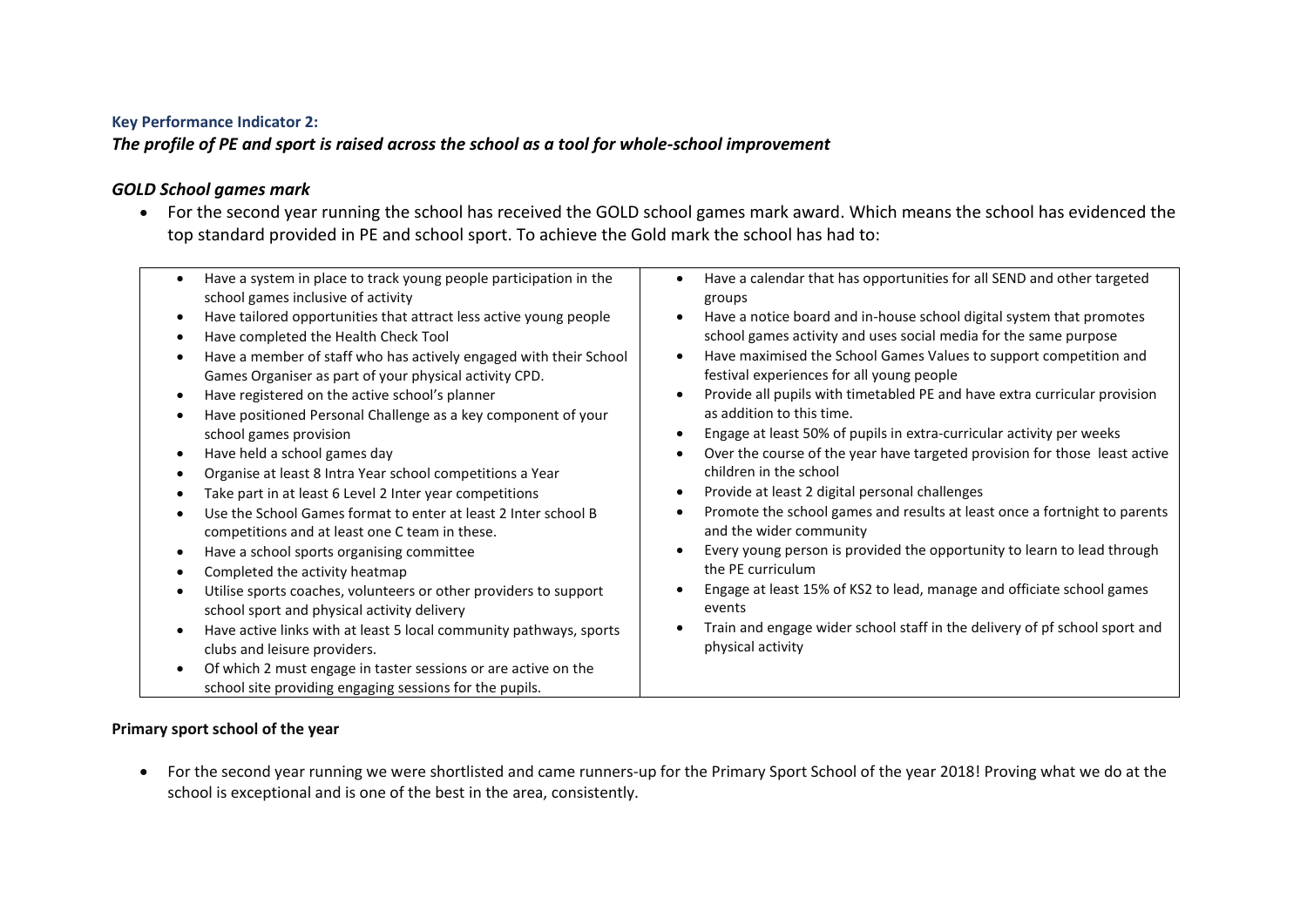#### **Sports Award Scheme**

 For the past 6 years we have implemented the Sports Award scheme which rewards effort and engagement in PE. It is a great behaviour management tool, but also something that the children consistently try to achieve and take great pride in getting a sports award in a lesson. The winners this year are shown in the PE evidence folder.

#### **EMIS Health sponsorship- school kit**

 This year we achieved a great coup of having EMIS health sponsor the school for new sports kit. They contributed to the school to provide universal sports kit for competitions. This has meant all our children who represent the school take huge pride in wearing the very professional sport kit. The results have been pretty impressive to, shown below!

#### **SSOC/ sport and play leaders**

 As mentioned before our school has a school games organising committee and Sport/Play leaders, the committee discuss how we can improve PE and school sport and help support in Inter year competitions with the sport/play leaders helping with younger reception children enjoy activity at break and lunchtimes.

#### **Sports Board in Place**

 If you walk around our school you will see we have three sports boards. One which details all the information pupils need to join a club, find a new one or what they have been up to in these clubs. It also shows our sports newsletters providing results of recent competitions our pupils have been in. we also have our team sports board, showing pictures of our current and most successful sports team from the past and the present.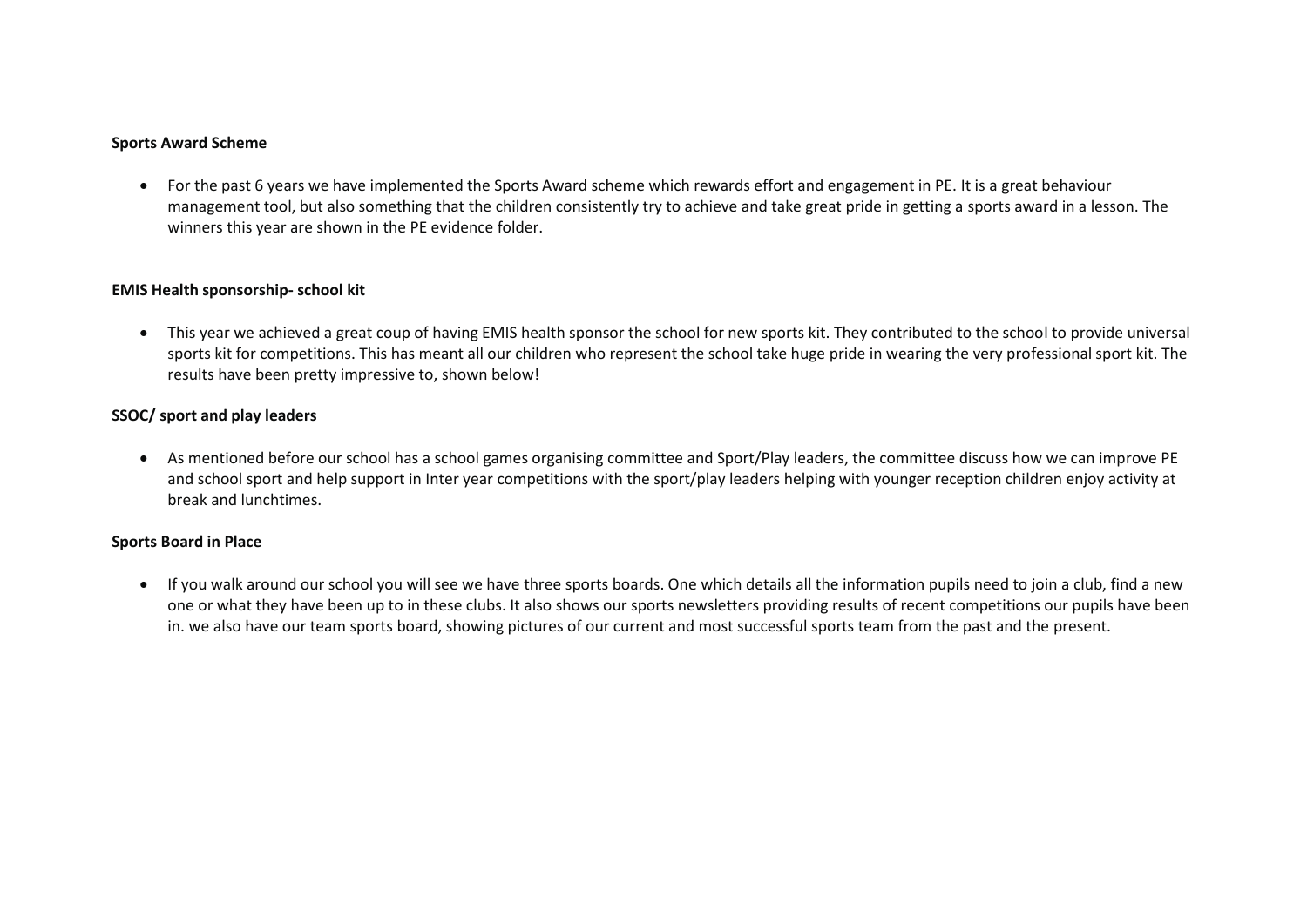#### **Key Performance Indicator 3:**

## *Increased confidence, knowledge and skills of all staff in teaching PE and sport:*

#### **Links with local communities and sports clubs:**

 In order to provide exceptional service to our children we have some new and existing sporting links to give opportunity to our children. *School Sports Specialists-* provide upskilling opportunities to our teachers and support everything in school around PE. Everything detailed here has been done through the help of SSS. We have *NTFC* providing Premier reading stars, a program used to engage those less confident in reading to have active opportunities and support in reading. *Healthy Heroes*- have come into the school and provided those maybe less active with information on how to be healthy in the way they eat and through physical activity. We also have *Steve Biss* who comes and provides Tennis lessons at lunch times for pupils wanting to try a new sport. We were also given the opportunity to be a *WILDCAT* centre, where we put on sessions for girls looking to take part in football in a comfortable environment.

#### **NFL Training**

• In the summer of 2018 our sports coaches took part in an NFL Flag football training program, which they implemented in the school this year. Providing a new opportunity for children to take part in a fast-growing new sport, they had a go in PE lessons and then had an opportunity to take it up in an afterschool club.

#### **Opportunity for upskilling**

 As mentioned, our sport coaches in every PE lesson provide the opportunity for teachers to come and upskill themselves, this could be to initially observe a PE lesson, but then come in and team teach a session, getting hands on experience of taking PE and gaining more confidence and experience for the subject

#### **Active classrooms**

 As you will see from our target goals, one of our main targets was to get classrooms more active, especially in lessons where there was very limited activity. The teachers have started to be given guidance and great programs and tools to use in order to be able to implement this. We have had two pilot classes, last year in year 3 and Mrs Richards class in Year 5 this year. Next year every classroom will be expected to incorporate these active times in everyday classroom lessons.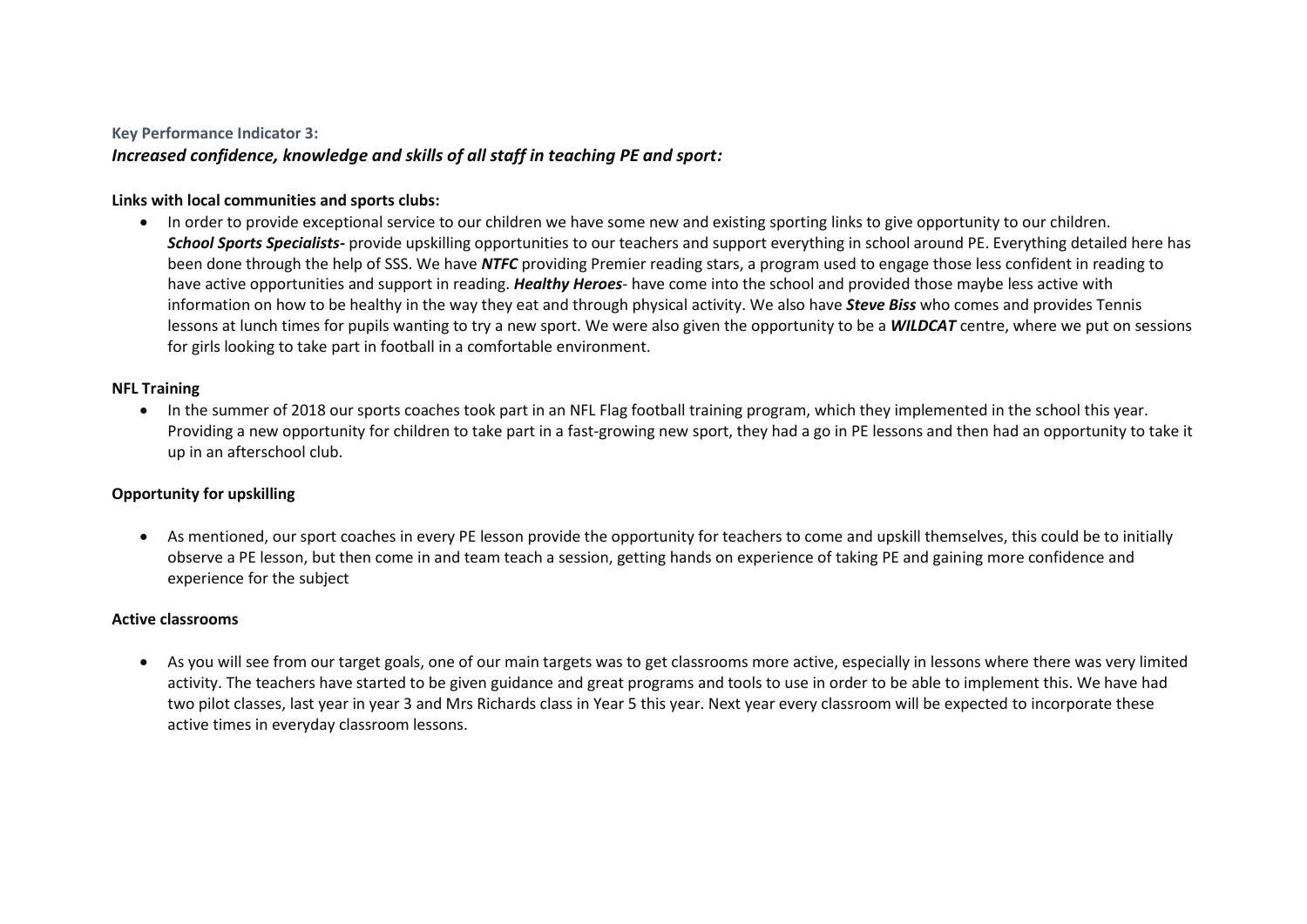### *Key Performance Indicator 4:*

## **Broader experience of a range of sports and activities offered to all pupils:**

We have provided a huge amount of Extra Curricular clubs for our pupils this year. Gifted and Talented clubs, where pupils looking to represent the school are invited to progress further in a chosen sport, choice clubs, which gives pupils the opportunity to choose if they want to do a club or not. And Clubs we provide for those less active.

Key: **(GT)** Gifted and Talented Club **(MA)** get more Active Club **(CC)** Choice Club

Clubs Offered:

#### **Autumn 1**

| Day                            | Club<br><b>Numbers</b>         |             |
|--------------------------------|--------------------------------|-------------|
| Monday                         | Healthy Heroes (MA)            | 12          |
| Tuesday                        | Year 5/6 Tag Rugby (GT)<br>10  |             |
| Tuesday                        | Dodgeball (CC)                 | 20 (17 KS2) |
| Wednesday                      | Football (CC)                  | 20          |
| Wednesday                      | Football (CC)                  | 20 (12 KS2) |
| Thursday                       | Gymnastics (CC)                | 20 (10 KS2) |
| Thursday                       | Year 4/5/6 Girls Football (GT) | 10          |
| Lunchtime                      | Year 5/6 Gymnastics (GT)       | 4           |
| Lunchtime                      | Year 3/4 Gymnastics (GT)       | 4           |
| Activity Clubs ran by students | Mix- only included clubs with  | 15          |
|                                | high activity e.g Dance (MA)   |             |
|                                | <b>Total</b>                   | 135         |
|                                | KS <sub>2</sub>                | 114         |

#### **Autumn 2**

| Day       | Club                      | <b>Numbers</b> |
|-----------|---------------------------|----------------|
| Monday    | Healthy Heroes (MA)       | 12             |
| Tuesday   | Hockey (CC)               | 19 (17 KS2)    |
| Tuesday   | Sportshall Athletics (GT) | 12             |
| Wednesday | Football (CC)             | 13 (3 KS2)     |
| Wednesday | Football (CC)             | 20             |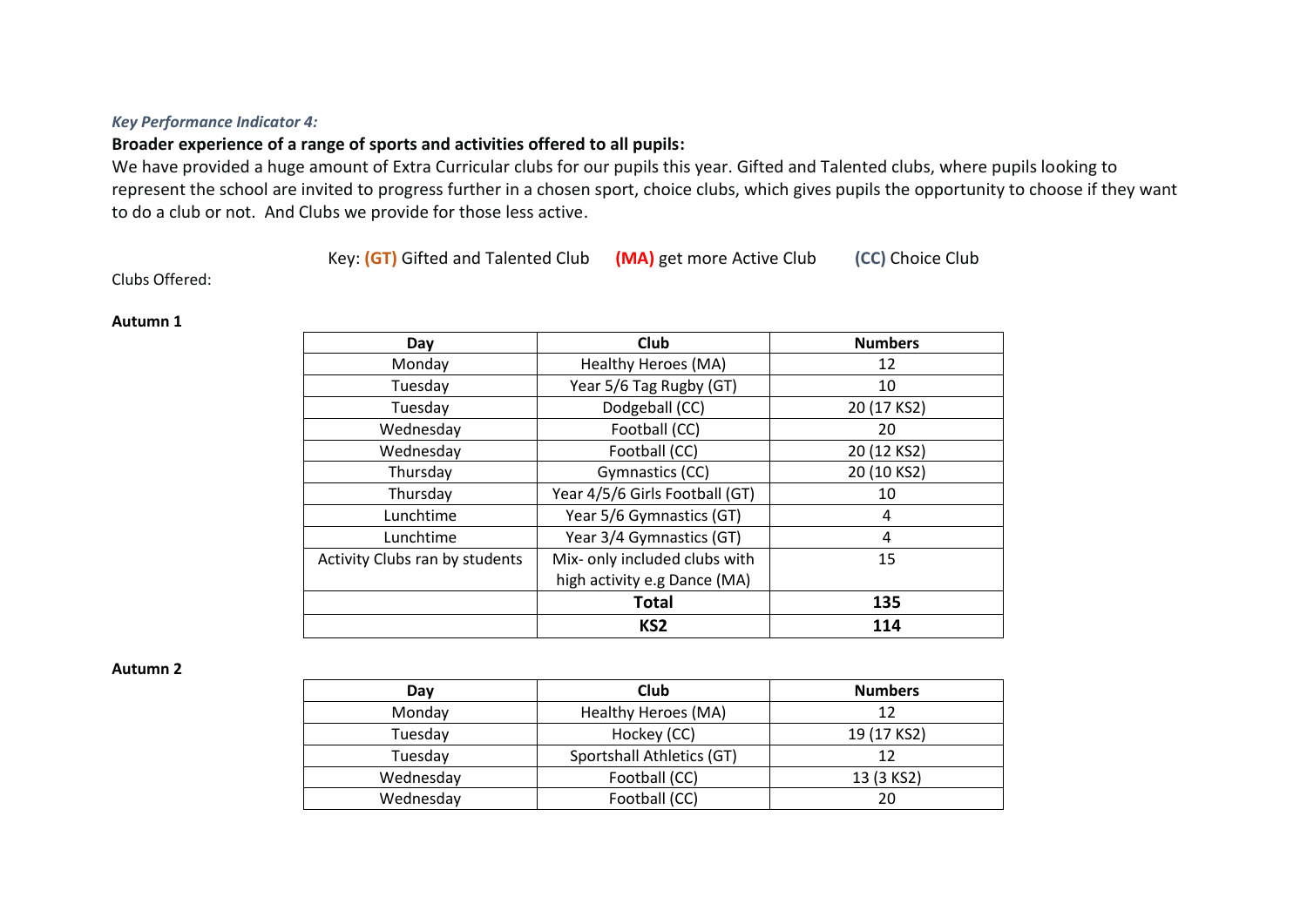| Thursday                       | Gymnastics (CC)               | 20 (9 KS2) |
|--------------------------------|-------------------------------|------------|
| Thursday                       | Year 5/6 Basketball (Comp)    | 10         |
|                                | (GT)                          |            |
| Lunchtime                      | Year 3/4 Gymnastics (GT)      | 4          |
| Lunchtime                      | Year 5/6 Gymnastics (GT)      | 4          |
| Tues and Thurs                 | Cross Country (GT and MA)     | 48         |
| Activity Clubs ran by students | Mix- only included clubs with | 15         |
|                                | high activity e.g Dance (MA)  |            |
|                                | <b>Total</b>                  | 177        |
|                                | KS <sub>2</sub>               | 154        |

Spring 1

| Day                           | Club                          | <b>Numbers</b> |
|-------------------------------|-------------------------------|----------------|
| Monday                        | Quicksticks Hockey (GT)       | 6              |
| Tuesday                       | Gymnastics (CC)               | 19 (9 KS2)     |
| Tuesday                       | Sportshall Athletics (GT)     | 18             |
| Wednesday                     | Football (CC)                 | 20             |
| Wednesday                     | Football (CC)                 | 18 (12 KS2)    |
| Thursday                      | Basketball (CC)               | 20 (10 KS2)    |
| Thursday                      | Sports Stars (MA)             | 20             |
| Lunchtime                     | Year 3/4 Gymnastics (GT)      | 4              |
| Tues and Thurs                | Cross Country (GT and MA)     | 48             |
| Mix- only included clubs with | Mix- only included clubs with | 15             |
| high activity e.g Dance       | high activity e.g Dance (MA)  |                |
|                               | <b>Total</b>                  | 188            |
|                               | KS <sub>2</sub>               | 162            |

Spring 2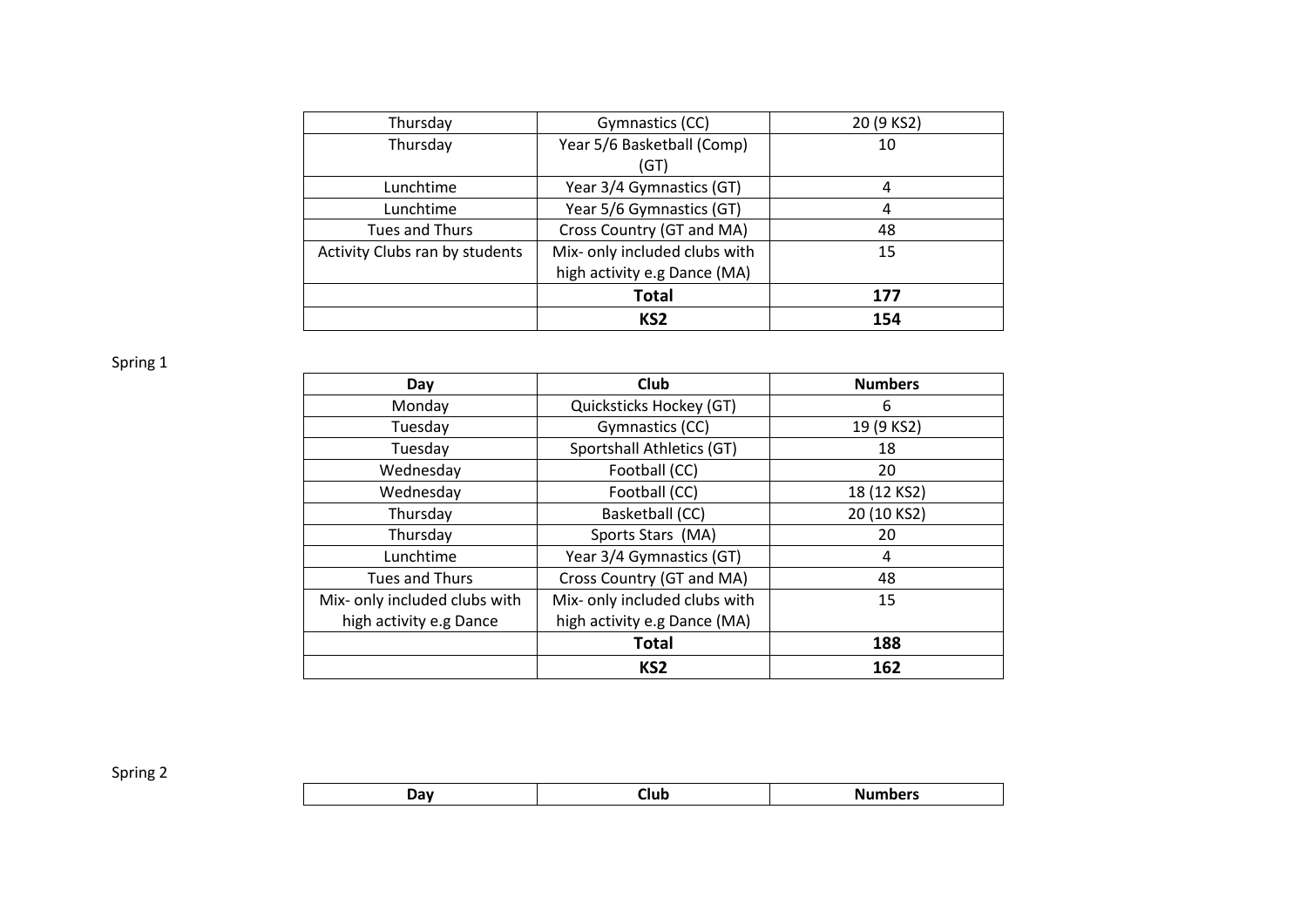| Monday                         | Quicksticks Hockey (GT)       | 6                  |
|--------------------------------|-------------------------------|--------------------|
| Tuesday                        | Gymnastics (CC)               | 20 (10 KS2)        |
| Tuesday                        | Sportshall Athletics (GT)     | 12                 |
| Wednesday                      | Football (CC)                 | 20                 |
| Wednesday                      | Football (CC)                 | 14 (10 KS2)        |
| Thursday                       | Dodgeball (CC)                | 12 (9 KS2)         |
| Thursday                       | Sports Stars (MA)             | 20                 |
| Lunchtime (Tues and Thurs)     | Netball (GT)                  | $10 \times 2 = 20$ |
| Activity clubs ran by students | Mix- only included clubs with | 15                 |
|                                | high activity e.g Dance (MA)  |                    |
|                                | Cross Country (GT and MA)     | 48                 |
|                                | <b>Total</b>                  | 187                |
|                                | KS <sub>2</sub>               | 170                |

Summer 1

| Day                        | Club                           | <b>Numbers</b>     |
|----------------------------|--------------------------------|--------------------|
| Monday                     | Quicksticks Hockey (GT)        | 6                  |
| Monday                     | Premier Stars Sports club (MA) | 20                 |
| Tuesday                    | Gymnastics (CC)                | 20 (KS2 10)        |
| Tuesday                    | Netball (GT)                   | 10                 |
| Wednesday                  | Football (CC)                  | 20                 |
| Wednesday                  | Football (CC)                  | 16 (5 KS2)         |
| Thursday                   | Athletics (CC)                 | 17                 |
| Thursday                   | Quadkids Athletics (GT)        | $\overline{2}$     |
| Lunchtime (Tues and Thurs) | Netball (GT)                   | $10 \times 2 = 20$ |
| Child Ran club             | Dance (MA)                     | 12                 |
| Tues and Thursday Lunch    | Cricket (GT)                   | $10 \times 2 = 20$ |
| <b>Steve Biss Tennis</b>   | Tennis (CC)                    | 12                 |
|                            | <b>Total</b>                   | 193                |
|                            | KS <sub>2</sub>                | 174                |

Summer 2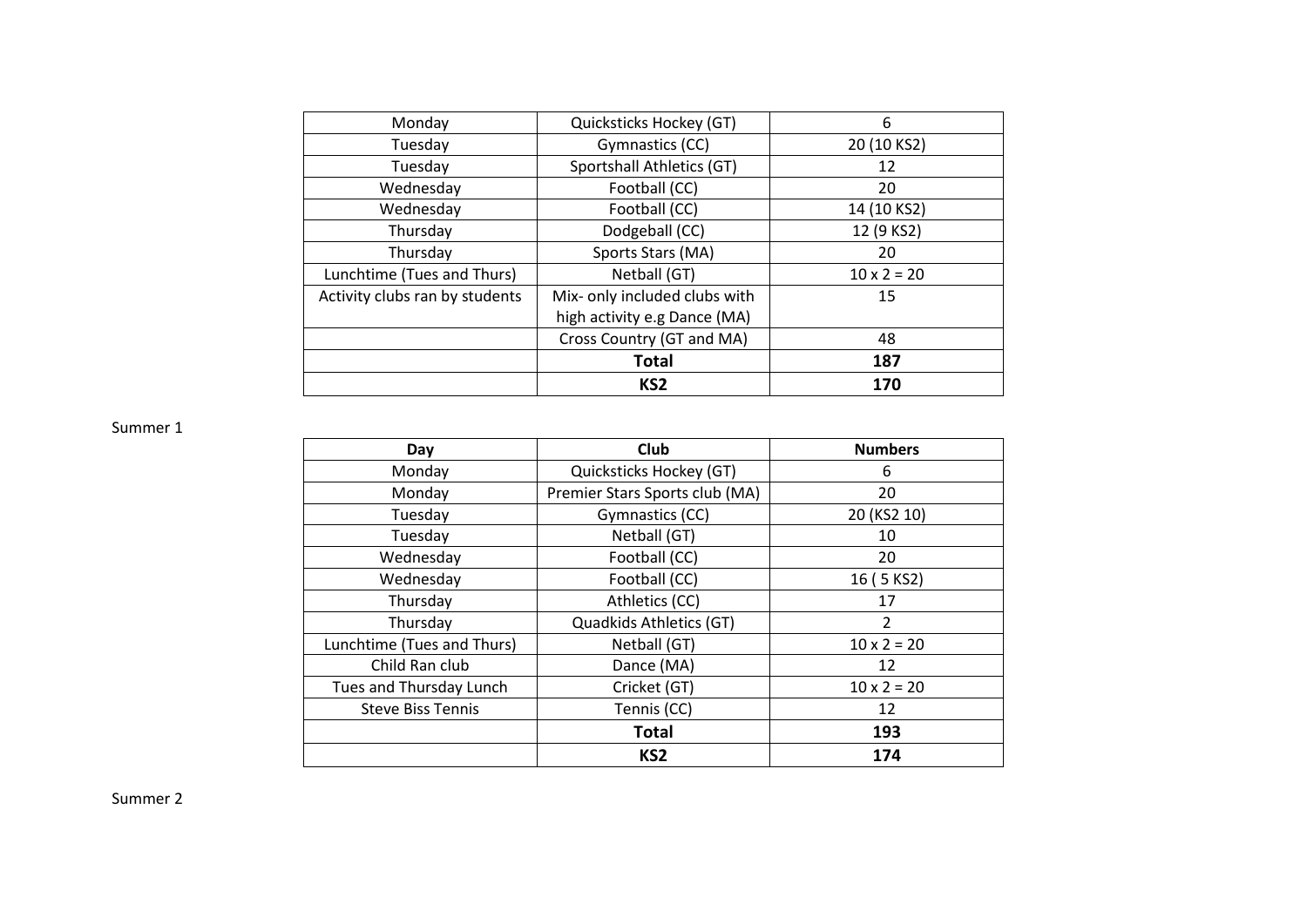| Day                        | Club                                 | <b>Numbers</b>     |
|----------------------------|--------------------------------------|--------------------|
| Monday                     | Quick Sticks Hockey (GT)             | 6                  |
| Monday                     | Premier Stars Sports Club (MA)<br>20 |                    |
| Tuesday                    | Gymnastics (CC)                      | 20 (8 KS2)         |
| Tuesday                    | Netball (GT)                         | 10                 |
| Wednesday                  | Football (CC)                        | 20                 |
| Wednesday                  | Football (CC)                        | 18 (9 KS2)         |
| Thursday                   | NFL Flag Football (CC)               | 8                  |
| Lunchtime (Tues and Thurs) | Cricket and Netball (GT)             | $20 \times 2 = 40$ |
| Thursday                   | Quadkids Athletics (GT)              | 10                 |
| Child ran clubs            | Dance (MA)                           | 15                 |
| <b>Steve Biss Tennis</b>   | Tennis (CC)                          | 12                 |
|                            | <b>Total</b>                         | 179                |
|                            | KS <sub>2</sub>                      | 158                |

## **Average Calculator**

For the school games mark we must calculate how many KS2 children took part in extra curriculum activity:

|           | Term and number of KS2 children | Percentage |
|-----------|---------------------------------|------------|
| Autumn 1: | 114/226                         | 50%        |
| Autumn 2: | 154/226                         | 68%        |
| Spring 1: | 162/226                         | 72%        |
| Spring 2: | 170/226                         | 75%        |
| Summer 1: | 174/226                         | 77%        |
| Summer 2: | 158/226                         | 70%        |
|           | <b>TOTAL</b> average            | 69%        |

Average of KS2 taking part in afterschool activity is 69%

The evidence above shows we gave huge opportunities to our children at the good shepherd we provided:

| 27 Gifted and Talented Clubs | <b>15 Get more active Clubs</b> | 25 Choice<br>: Clubs |
|------------------------------|---------------------------------|----------------------|
|                              | nrovided<br>l clubs.<br>тотан   |                      |

**67 total clubs provided!**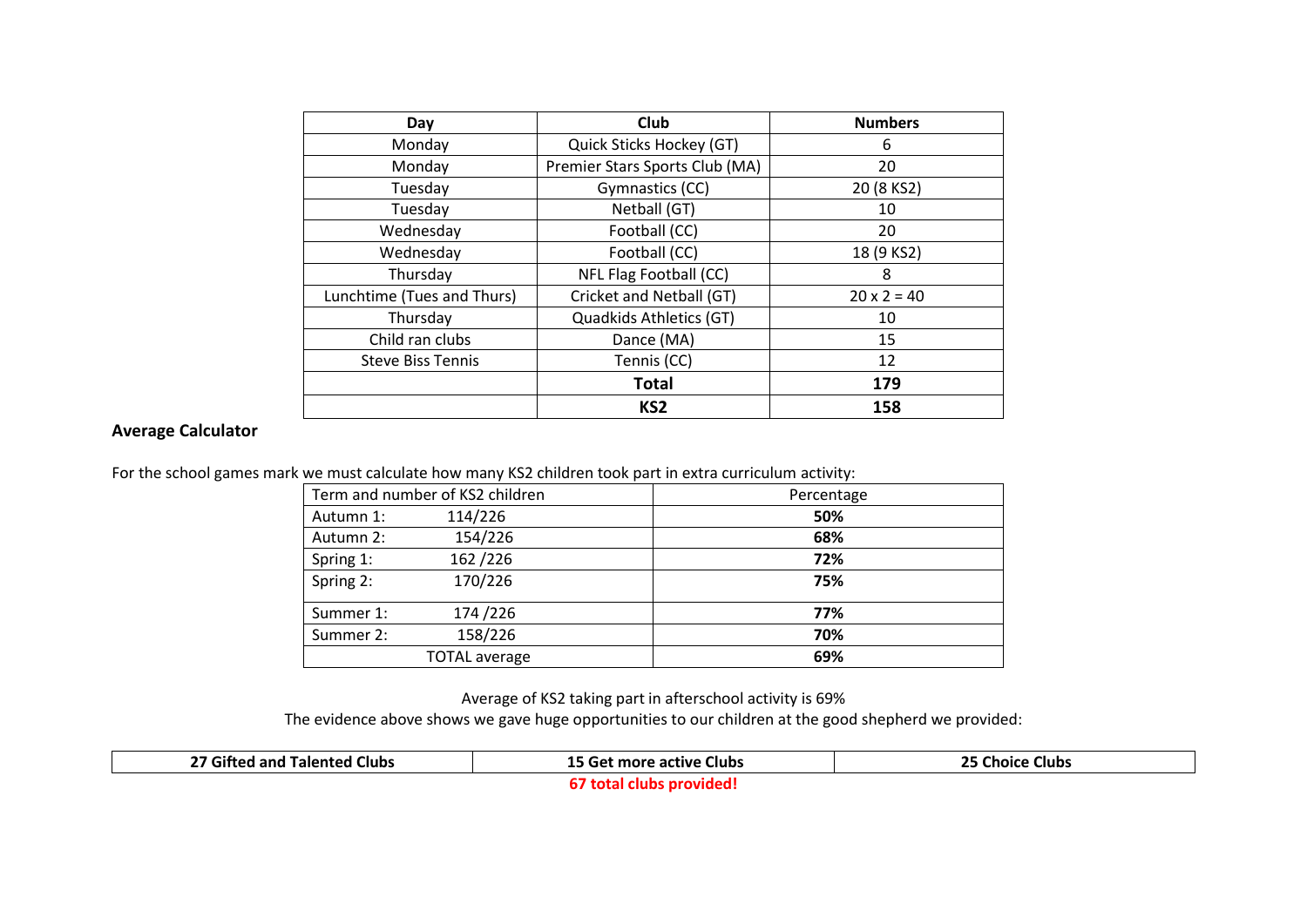## Swimming results

We also gave the opportunity for some pupils in KS2 to swim. Results below

| <b>Outcome</b>                                                                                                                                                                                                                                                                                                                                                                                                                          | % of pupils achieving outcome |                                         |
|-----------------------------------------------------------------------------------------------------------------------------------------------------------------------------------------------------------------------------------------------------------------------------------------------------------------------------------------------------------------------------------------------------------------------------------------|-------------------------------|-----------------------------------------|
|                                                                                                                                                                                                                                                                                                                                                                                                                                         | 2017/2018                     | 2018/2019                               |
| Swim competently, confidently and proficiently over a distance of at least 25 metres                                                                                                                                                                                                                                                                                                                                                    | 56.4                          | 64.3                                    |
| Use a range of strokes effectively; front crawl, backstroke and breaststroke                                                                                                                                                                                                                                                                                                                                                            | 56.4                          | 64.3                                    |
| Perform safe self-rescue in different water-based situations                                                                                                                                                                                                                                                                                                                                                                            | 56.4                          | 64.3                                    |
| The premium may also be used to provide additional top-up swimming lessons to pupils who have not been<br>able to meet the national curriculum requirements for swimming and water safety after the delivery of core<br>swimming and water safety lessons. At the end of key stage 2 all pupils are expected to be able to swim<br>confidently and know how to be safe in and around water. Have you used and funding for this purpose? | <b>YES</b>                    | 12 sessions (see<br>breakdown<br>below) |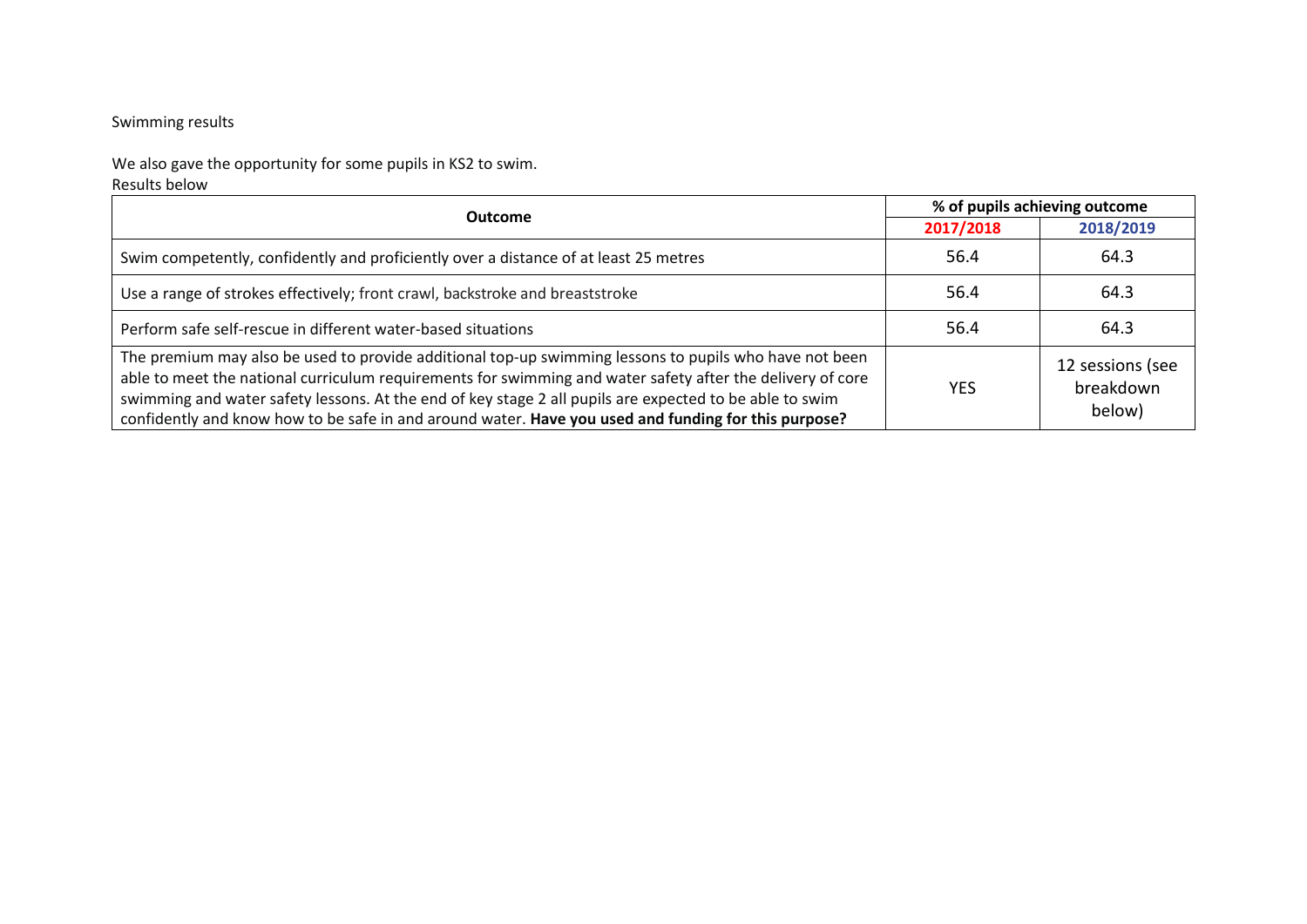## **Our none active children 2018-2019**

So from information taken from our activity questionnaires the children below were highlighted as taking no part in afterschool activity and hence are our *non- active group.*

| Year <sub>3</sub> | Year 4         | Year 5             | Year <sub>6</sub>   |
|-------------------|----------------|--------------------|---------------------|
| <b>Elliot b</b>   | niko           | <b>Kenzie</b>      | Leo (A)             |
| <b>Cuba</b>       | Eyo            | Sara               | Ansh (C)            |
| kaydon            | alexis         | <b>Dominik</b>     | patrick             |
| mihal             | patrtyk        | George             | denisa              |
| <b>Francesca</b>  | weronika       | Magdelana          | Lara (N)            |
| Gemma             | Faithlyn       | joel               | <b>John (SA/QK)</b> |
| <b>Stephanie</b>  | ephraim        | <b>Andrew a</b>    | Claudia (WC)        |
| Jamie y           | katia          | Aisha              | Elliot              |
| <b>Madeline</b>   | <b>Cassidy</b> | <b>Magdelena b</b> | David (QK/CC)       |
| <b>Oskar</b>      |                | <b>Tricia</b>      | Sienna              |
| octavian          |                | Alexia             | Cory                |
|                   |                | Tyler              | Justin              |
|                   |                | Jaiwin             | Phoebe              |
|                   |                | adobi              | Amy (CC/QK)         |
|                   |                |                    | robert              |
|                   |                |                    | Marco (SA/CC/QK)    |
| 11                | 9              | 14                 | 16                  |
|                   |                |                    |                     |

In order to achieve the GOLD school games mark we have to get 15% of these actively engaged in a club over two terms. The coloured key below details which clubs these children took part in

#### **Red: Sports Stars Club**

**Blue- Sport team**

#### **Green- Other after school sports club**

Of the 50 children highlighted as non- active 26 have took part in extra curricular activity for more then a whole term, which works out as 52%, smashing our original target.

**We also targeted our year 5s this year as getting them more engaged in physical activity. Please see other document to see our active school planner in how we have got them more active in the classroom.**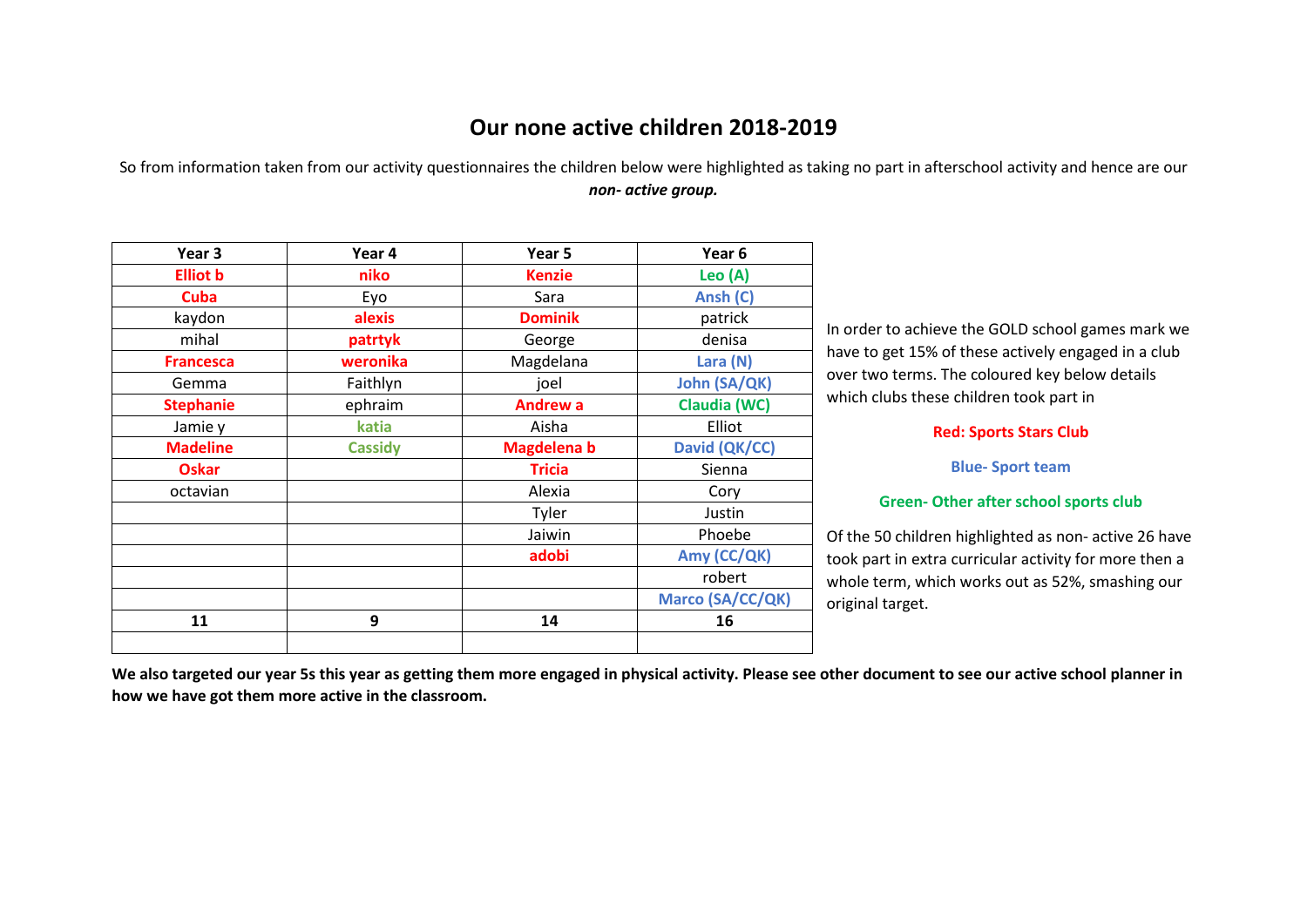## *Key performance Indicator 5:* **Increased participation in competitive sport**

Our school has taken part in a huge number of sports competitions. The information below gives the information of what competitions we entered and how we did. Showing the number of pupils given the opportunity to engage in Primary Sport Competition. We took part in:

> Northampton Town School Sport federation Comps (NTSSF) School Sport Competitions (SSP) Catholic Tri competitions (CAT games)

## **Competition Entries and Results 2018/2019**

| <b>Level 2 Competitions entered</b>    | <b>Number of Participants</b> |  |
|----------------------------------------|-------------------------------|--|
| NTSSF Year 5/6 Tag Rugby League        | 10                            |  |
| NTSSF Year 5/6 Tag Rugby Trophy Finals | 10                            |  |
| NTSSF Basketball League                | 8                             |  |
| SSP Year 5/6 Girls Football            | q                             |  |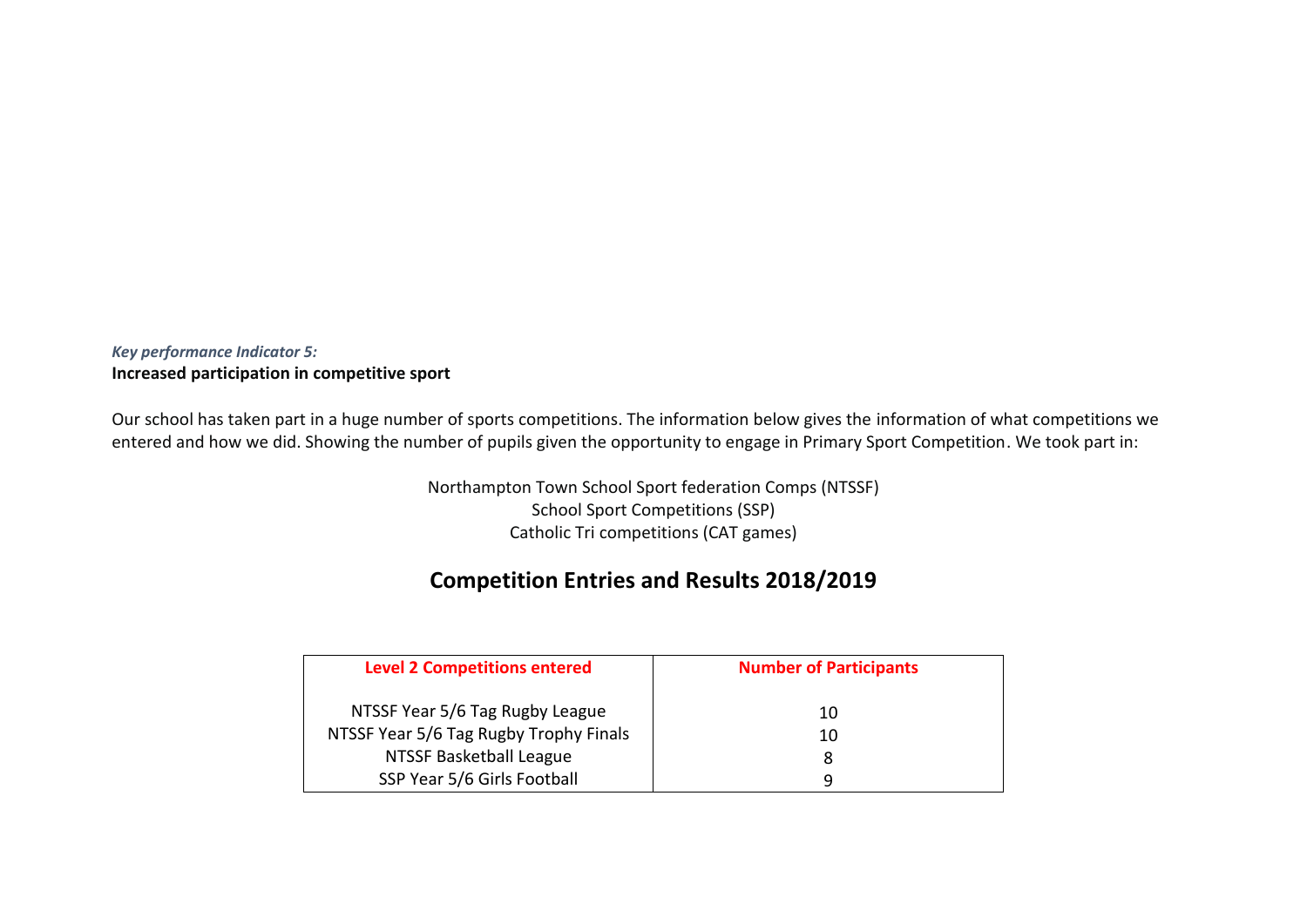| NTSSF Year 3/4 Football League                | 9                               |  |
|-----------------------------------------------|---------------------------------|--|
| NTSSF Year 3/4 Trophy Finals                  | 9                               |  |
| NTSSF Year 5/6 Football League                | 10                              |  |
| NTSSF Year 5/6 Football Finals                | 10                              |  |
| NTSSF Year 3/4 Football Festival              | 9                               |  |
| <b>SSP Cross Country</b>                      | 48                              |  |
| SSP Year 5/6 Sporthall Athletics              | 12                              |  |
| <b>SSP Quadkids Athletics</b>                 | 10                              |  |
| SSP Year 3/4 Gymnastics                       | 4                               |  |
| SSP Year 5/6 Gymnastics                       | 4                               |  |
| SSP Year 3/4 Quicksticks Hockey               | 6                               |  |
| <b>NTSSF Cricket League</b>                   | 10                              |  |
| SSP Year 5/6 Netball                          | 9                               |  |
| CAT 1/2 Football                              | 77                              |  |
| CAT 3/4 Football                              | 108                             |  |
| CAT 5/6 Football                              | 118                             |  |
| CAT 1/2 multi skills                          | 77                              |  |
| CAT 3/4 Benchball                             | 108                             |  |
| CAT 5/6 Benchball                             | 118                             |  |
| CAT 1/2 Sitting Volleyball                    | 77                              |  |
| CAT 3/4 Sitting Volleyball                    | 108                             |  |
| CAT 5/6 Sitting Volleyball                    | 118                             |  |
| Total number of events/comps:<br>26           | Total number of Pupils:<br>1096 |  |
| <b>Level 3 (representing Northampton SSP)</b> | <b>Number of Participants</b>   |  |
| <b>Competitions qualified for:</b>            |                                 |  |
| <b>County Sportshall Athletics</b>            | 18                              |  |
| <b>County Quadkids Athletics</b>              | 10                              |  |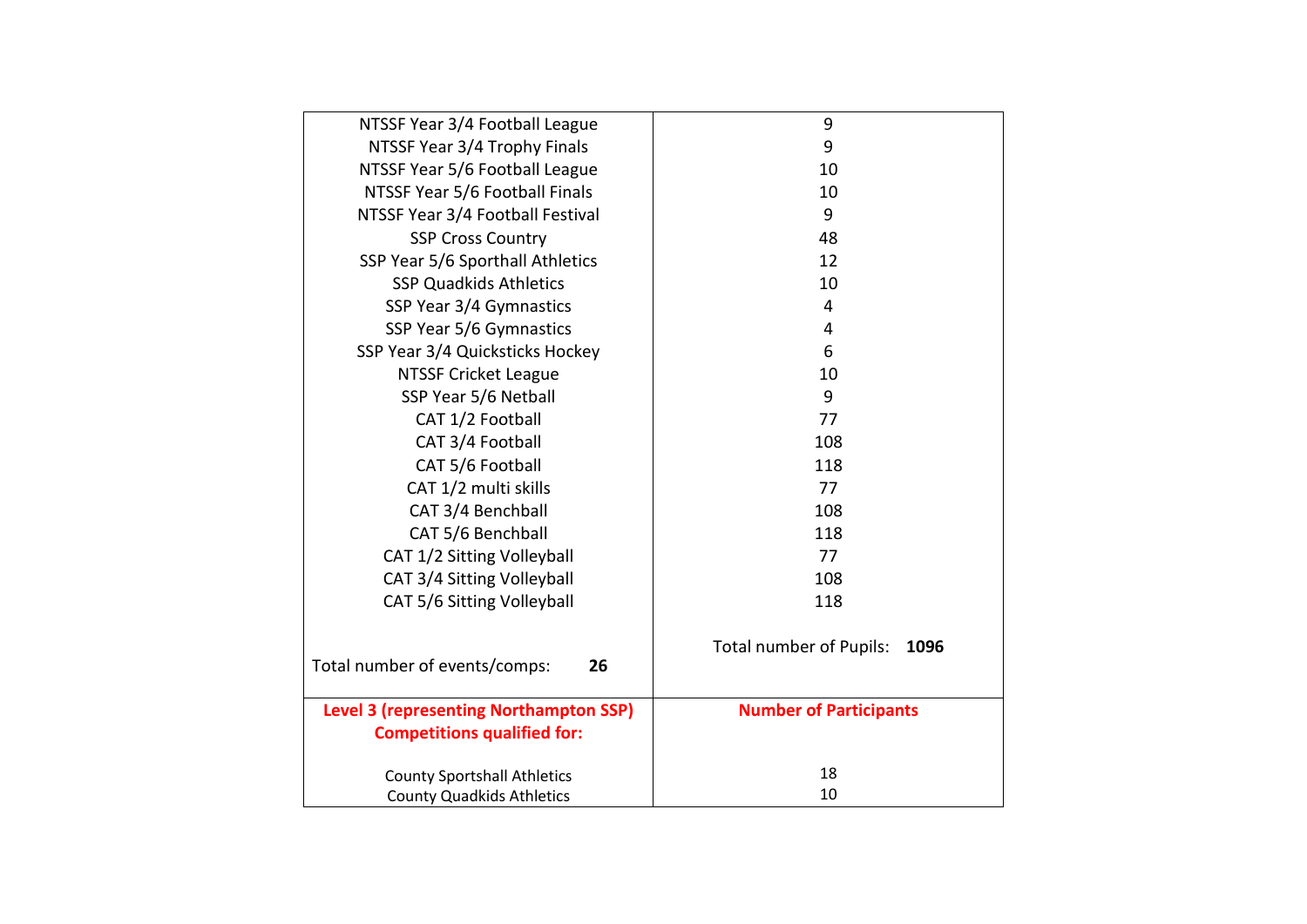| <b>County Quicksticks Hockey</b> |                            |  |
|----------------------------------|----------------------------|--|
|                                  |                            |  |
| Total:                           | Total number of Pupils: 34 |  |

# **RESULTS 2019/2019**

| Tag Rugby:           |                                                            |
|----------------------|------------------------------------------------------------|
|                      | NTSSF League winners, Trophy finalists                     |
| Basketball:          |                                                            |
|                      | NTSSF league representatives                               |
| Girls Football       |                                                            |
|                      | SSP League runners up                                      |
| <b>Boys Football</b> |                                                            |
|                      | NTSSF year 3/4 League Winners and Trophy Quarter Finalists |
|                      | NTSSF Year 5/6 League Winners and Trophy Quarter Finalists |
|                      | NTSSF Year 3/4 Football Festival Representatives           |
| <b>Cross Country</b> |                                                            |
|                      | Year 6 Boys Northampton champion                           |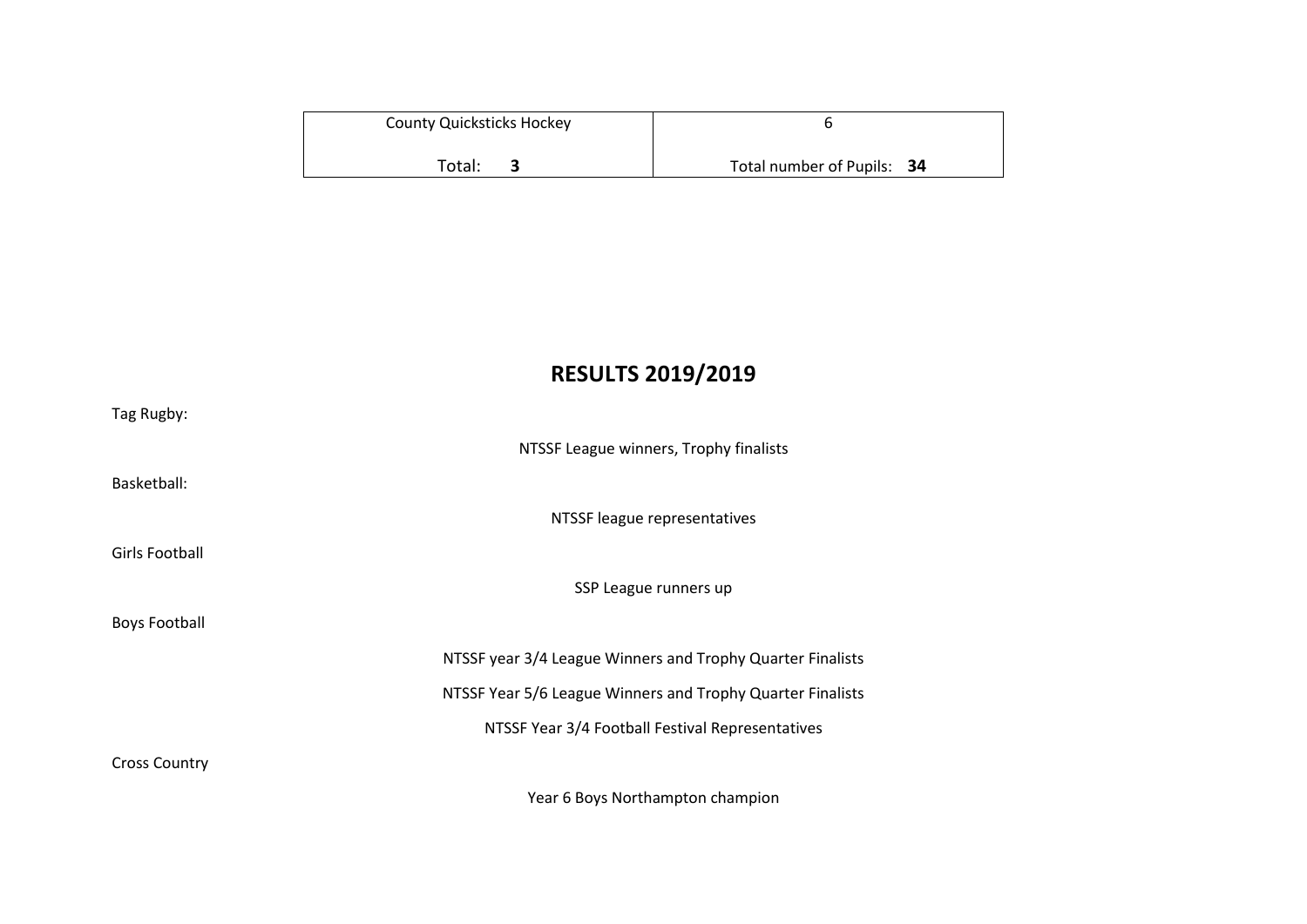|            | Year 5 Boys Northampton silver medallist                                                           |  |
|------------|----------------------------------------------------------------------------------------------------|--|
|            | Year 4 Girls 3rd/26 teams Year 4 Boys 2nd/26 Teams                                                 |  |
|            | Year 5 Girls 2 <sup>nd</sup> /26 Teams Year 6 Boys 2 <sup>nd</sup> /26 Teams                       |  |
| Athletics  |                                                                                                    |  |
|            | Year 5/6 Sport hall Athletics Northampton Town Silver Medallists and 7 <sup>th</sup> in the County |  |
|            | Year 5/6 Quadkids Athletics Northampton Town Silver Medallists                                     |  |
|            | Year 5/6 Quadkids Athletics County bronze Medallists                                               |  |
|            | Year 6 Girls 2 <sup>nd</sup> /250 Athletes                                                         |  |
|            | Year 6 Boys 1st/250 athletes                                                                       |  |
| Gymnastics |                                                                                                    |  |
|            | Year 3/4 Northampton Town 4th/25 school teams                                                      |  |
|            | Year 5/6 Northampton Town 5 <sup>th</sup> /26 School Teams                                         |  |
| Hockey     |                                                                                                    |  |
|            | Year 3/4 Northampton Town champions                                                                |  |
|            | Year 3/4 County Silver medallists                                                                  |  |
| Cricket    |                                                                                                    |  |
|            | NTSSF League winners and Trophy finalists                                                          |  |

# **CAT Games:**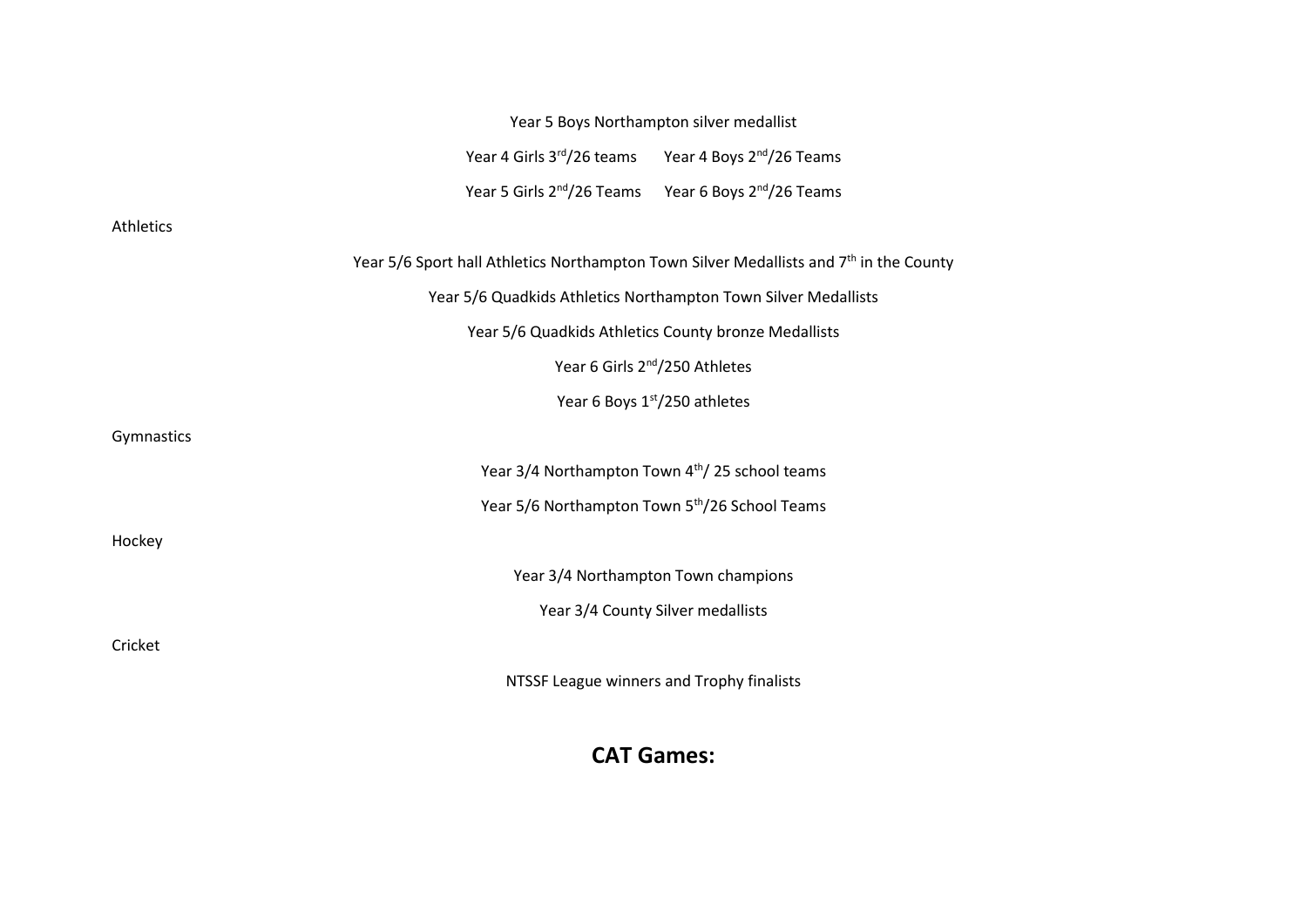We also entered competitions ran by Thomas Becket PE department. In a tri series against St Gregory's and St Mary's Catholic primary schools. The whole school competed in tournaments in Football, Multi Skills, Volleyball and Benchball.

So, every single child in the school was able to leave the school and represent it in a school sport competition. Some as you will see, through there success went and represented the whole town in county school games competitions.

#### **School Games Day**

 As you will see through the evidence folder, pictures of our school games day, this is where the whole school takes part in sports challenges against there own classmates. Competing as a house colour team and as an individual to be crowned sports day winner. We focus on diplaying the school games values and hope this is evidenced to the parents.

#### **Personal challenges incorporated in PE lessons**

 As part of achieving the GOLD school games mark, PE lessons must incorporate Personal Challenges. This is where pupils are looking to improve on their own personal bests and give feedback to others on how to improve. This year the whole school took part in a number of personal challenges: Hockey skills, Quad kids, Athletics challenges, Fitness Challenges and Multi skill challenges.

#### **Inter year level 1 competitions**

 As mentioned in the GOLD school games mark criteria, we have to give children opportunities to take part in inter year competitions, where they are competing in teams in sports/challenges. They implement the school games values and help with officiating, leading and engaging as well. Our competitions run in line with what topic is being taught so if football is being taught, a inter year comp will be done at the end of the topic. We also have wet weather competitions such as Shuffleboard, Handball and Benchball.

## **Conclusion**

As you can see our school has hit every Key performance indicator outlined by the education department.